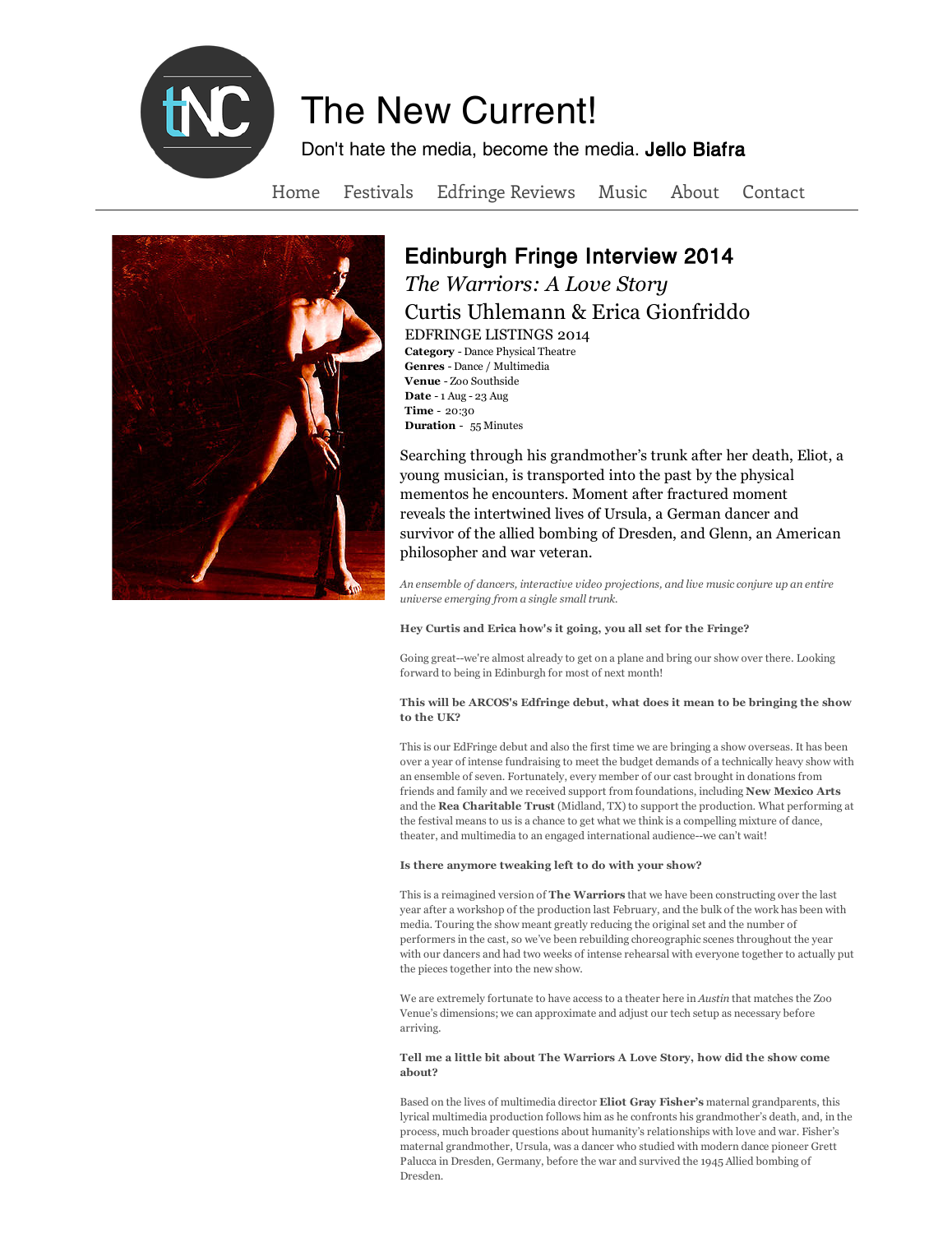His grandfather **J. Glenn Gray**, who grew up on a simple Pennsylvania farm and received his PhD in Philosophy the same day as his draft notice, died before Fisher was born but left a legacy in his 1959 philosophical memoir, The Warriors: Reflections on Men in Battle, which includes excerpts from his extensive war journals. Those personal writings and phenomenological observations, still sadly relevant about warfare today, serve as inspiration for scenes in the *ARCOS* production, and Ursula's love of movement and beauty made dance a fitting vehicle to tell this highly personal but universal story.

#### **What was the inspiration behind the show?**

Fisher had been seeking a way to artistically interpret this family legacy for years, and when we founded *ARCOS* and delved into the realm of multimedia performance, he brought the idea to the table.

# **What have been the biggest challenges you've faced with the show?**

The biggest challenge by far has been developing our approach to multimedia performance. In addition to the historical and narrative thematic elements, we are dealing with so many more variables than concert dance, which is the background of two of our directors [**Uhlemann** and **Gionfriddo**]. In addition to music and sound design, costumes, and choreography, our core team has also built sets and incorporated text (dialogue and titles) and of course video projections (with varying kinds of interactivity) into the production, to create a kind of hybrid cinematic-theatrical narrative played out with dynamic contemporary dance.

As we refined our technique, we began to look at each of these elements as a dial, and how we could dial each down or up throughout is what helps build and release tension for the audience, in addition to the more conventional ideas about dramatic action, so there is a constant mix of media happening at each moment.

# **How did you both meet?**

Curtis and I met in Santa Fe in 2006 when I came out to work with a local company and school and were immediately drawn together by a similar work ethic and highly athletic dance aesthetic. We later moved into directing roles within that company and after five years we took the leap to start our own endeavor, **ARCOS** Dance. I met my husband in Santa Fe shortly after Curtis and drew Eliot into the dance world, where he added and pushed the limits of what Curtis and I were creating.

#### **What has it been like working together on this project?**

This has been our most ambitious project to date and it was initially challenging working with such a personal story--attempting to do justice the stories of real people of whom family members all had varying perspectives presented the same challenges that memoir does. While working and planning to take the show to Edinburgh, we were also in the midst of shifting operations of the company to Austin, so it's been a whirlwind year to say the least.

#### **As a choreographer what are the challenges you encounter when working on a new project?**

**Curtis** confronts these challenges at the start of any new project: *How do I create something different than last time? How do I create and get the performers to execute in a way that makes me want to watch, keep watching, as though for the first time? How do I create something that has meaning?* Every time I create a work I shift my perspective a little -- I have to change, or start from a new place, in order for the work to progress.

# **How did you get into dance, has this been a passion you've have your entire life?**

We both came to dance relatively late in life, however the performing arts have always had a large role. Curtis began performing nationally at age 11 in the art form of color guard, a background that has greatly influenced his choreographic style. At age 22, his guard director suggested he audition for a college dance program. I was training seriously in opera and while I had taken dance classes to augment my musical theater background, I didn't start formal training until age 16.

*A friend invited me to a ballet class at New England Dance Conservatory and that was all it took--I quit everything else and committed to a professional training track.* 

#### **Do you have any rituals before you go on stage?**

More recently, as we have been progressing quickly, our ritual has been to ask each other "*do you remember where we were a year ago*?"… and that usually sets the tone nicely.

# **Who have been your biggest inspirations?**

Much of the time our own evolution, and that other of artists around us, drives us to create new work. We relocated to a bigger city to be around other artists who are similarly evolving